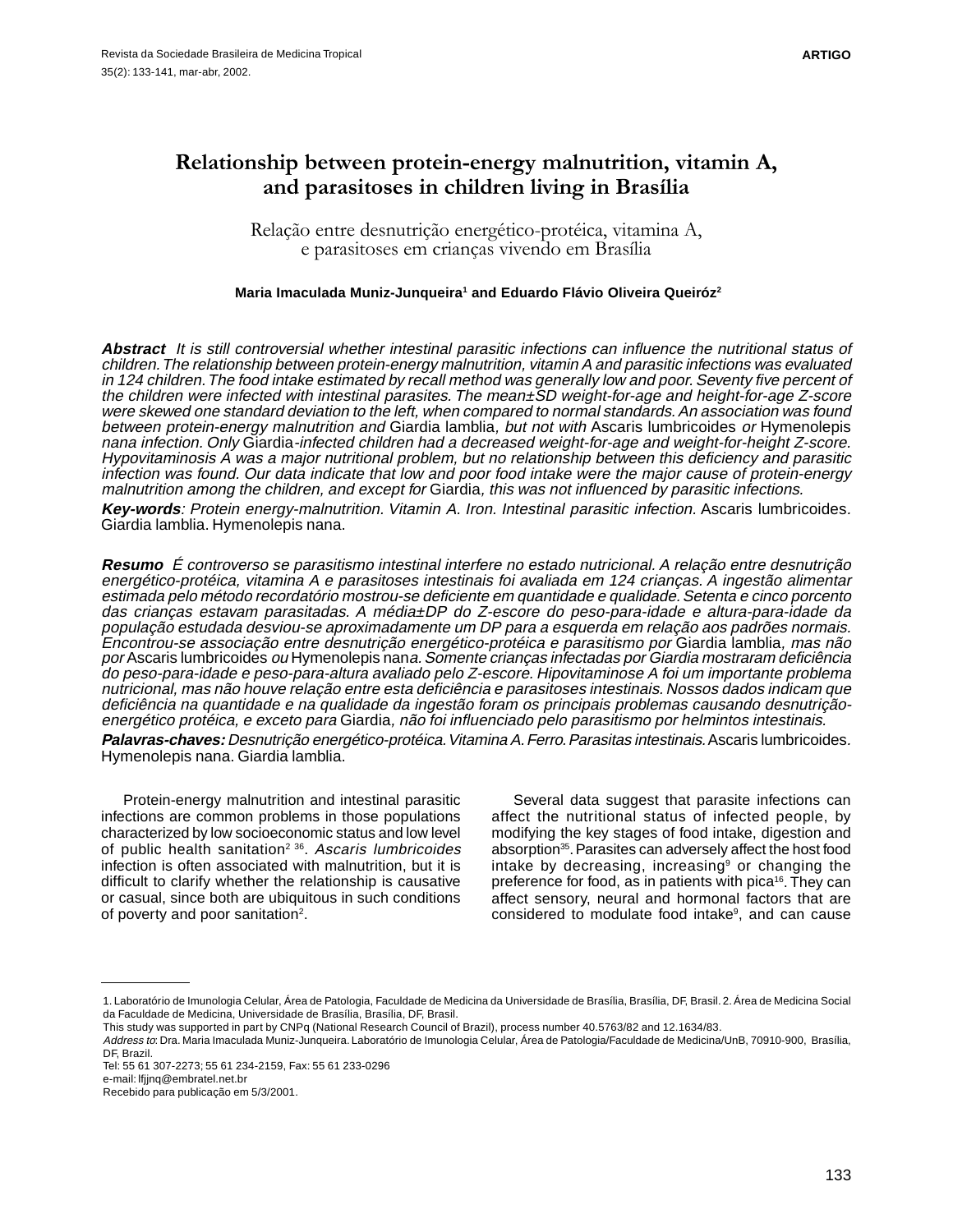anorexia<sup>1</sup>, or vomiting<sup>2</sup>. It was found that trophozoites of Giardia lamblia may damage the brush borders of enterocytes and impair the activity of mucosal enzymes, particularly the disaccharidases<sup>2</sup>, causing carbohydrate and fat malabsorption<sup>10</sup>. Abnormalities were observed in the intestinal tract mucosa in Ascaris lumbricoidesinfected children through jejunal biopsy $39$ , which disappeared rather rapidly after deworming treatment, accompanying by the improvement of the nitrogen retention, d-xylose absorption and steatorrhea<sup>39</sup>. However, it is still controversial whether such alterations influence the nutritional status of children when tested in field studies. While some studies have shown a beneficial impact of antiparasitic treatment on the nutritional status and growth of children, others have not achieved the same results<sup>20 22</sup>. It was observed that periodically deworming Ascaris lumbricoides-infected children may improve their nutritional status<sup>1843</sup>, and that a single course of antiparasitic treatment increased arm skinfold<sup>37</sup> and improved growth<sup>38</sup>. Cerf et al<sup>7</sup> showed a significant negative correlation between the burden of Ascaris and nutritional status, but exclusively in the population submitted to low nutritional intake and living in conditions of poor health care facilities. Moreover, periodic treatment of Giardia lamblia improved the weight gain of treated children<sup>18</sup>. On the other hand, Freij et al<sup>15</sup> observed no impact on anthropometric indices after ascariasis treatment, Geengberg et al<sup>17</sup> showed

that a single dose of piperazine was an unsuccessful method to promoting growth, Gupta and Urrutia<sup>19</sup> have not found any effect on nutritional status after deworming Ascaris lumbricoides-infected children for one year, and Kightlinger et al<sup>27</sup> observed that children with the heaviest worm burdens had growth scores very similar to the lightly and non-infected ones. Thus, it is not yet clear whether parasites can influence the nutritional status of children. A major difficulty in interpreting these results is the fact that several parasites and nutritional deficiencies can coexist and influence each other. For instance, hypovitaminosis A, a problem of public health among young children living in areas of poverty that can led to blindness and death $30$ , can be caused by impairment of vitamin A absorption due to Ascaris lumbricoides or Giardia lamblia infections $28$ , while iron-deficiency anemia has been associated to infection by Ancylostomidae, Trichuris trichiura and Schistosoma mansoni 3 31 34.

In conditions of poverty and low level of sanitation when multiple deficiencies coexist, the consequences of interactions between multiple nutritional deficiencies and multiple intestinal parasites are not clear, and these associations have not yet been assessed in the same population. This work aimed to evaluate the relationship between protein-energy malnutrition, hypovitaminosis A and intestinal parasitic infections in children living in poor social conditions in Brasilia.

### STUDY GROUPS AND METHODS

All the 124 children, younger than 6 years old, of both sexes, living in Varjão, a slum area in Brasilia, Brazil, were evaluated for their nutritional status and presence of parasites in their stool in a cohort study performed in 1983. In this small community, the children were submitted to the same social, cultural, economic and environmental influences. The family incomes were similar, and in the area they lived there was no supply of treated water or public sanitation.

All the children were evaluated by a clinical examination. The weight, height and head circumference were measured using standard anthropometric measurement46 by the same observer (MIM-J). The nutritional status was evaluated by the standard deviation score (Z-score)<sup>46</sup>, percentile<sup>46</sup> and Waterlow classification<sup>41</sup>. The 50<sup>th</sup> percentile of the growth charts of the National Center for Health Statistic (NCHS), USA, was used as normal standard $21$ . Sixty-eight out of 124 children were younger than three years old and their head circumference was analyzed using the 50<sup>th</sup> percentile from the NCHS chart $2<sup>1</sup>$ . The food intake was estimated for energy, protein, retinol and iron by the 24 hour-recall method for 104 children using the IBGE (Brazil) nutrient composition table23, and the FAO/WHO criteria for daily recommended intake<sup>121314</sup>. Dietary intake of carotenoid precursors and preformed vitamin A were computed together and expressed as retinol equivalent intake. Sixteen breast-fed babies receiving human milk together with supplementary food were excluded from the analysis. Therefore only the results of the intake of 88 children were considered.

The intestinal parasites were detected in the stools of 102 children using four different tests: sedimentation test of Hoffmann, Pons and Janer, Baermann test for larvae, Faust test for protozoa cysts<sup>32</sup>, and Kato-Kats test<sup>25</sup>. The latter was also used for calculating the burden of Ascaris lumbricoides. All stool samples were submitted to the four tests. The 24-hour samples of stools collected in a plastic bag were weighed. The number of Ascaris lumbricoides infecting each child was estimated by the number of eggs counted in 1g of stool (detected by the Kato-Kats method), multiplied by the weight of the stools collected during 24 hours; divided by 200,000 (number of eggs expelled by each female Ascaris lumbricoides), multiplied by 2 (proportion between male and female of Ascaris lumbricoides), according to the equation proposed by WHO $45$ : number of parasites = [(number of eggs per gram of stools X weight of stools from 24h)/200,000] x 2.

The presence of 5 or less parasites was considered as light infection, from 6 to 25 as moderate and over 25 worms as heavy infection<sup>45</sup>.

Samples of 2 to 5ml of peripheral venous blood were obtained and sera were kept at -20°C until used. Levels of vitamin A in serum from 122 children were evaluated in duplicate for individual sample by the colorimetric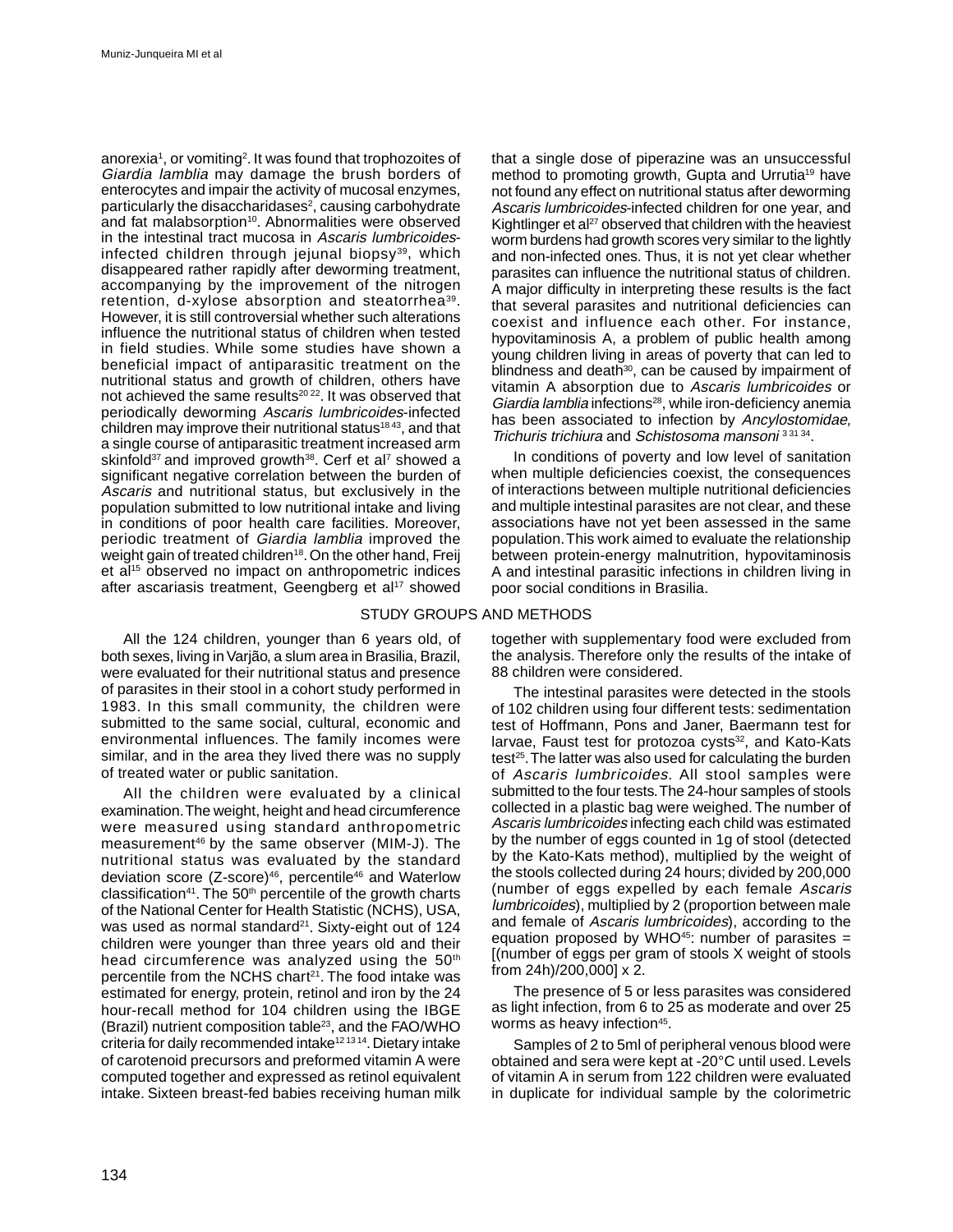method employing the Carr Price reaction using trifluoroacetic acid (TCA) as a chromogen, and were expressed as µg of retinol per 100ml<sup>5</sup>. Hemoglobin was detected in duplicate samples of blood immediately after collection from 121 children by the cyanmethemoglobin method, and was expressed as g per  $dL$  of blood<sup>11</sup>.

The statements of the Helsinki Declaration<sup>44</sup> and of the Health Ministry of Brazil for research in human subjects were strictly followed throughout this investigation. All children received 200,000 U vitamin A per os and their parasite infections were treated as soon as they were detected.

Statistical analysis was performed by one way ANOVA and subsequent Student-Newman-Keuls multiple comparison when the samples showed a normal distribution, or by Kruskall-Wallis test followed by Dunn's method of multiple comparisons to compare nongaussian distributed samples. The Mann-Whitney test was performed to compare two non-gaussian distributed samples. Chi-square test was used to compare proportions. Correlation between variables was assessed by Spearman coefficient. All results with a p value < 0.05 were considered statistically significant. The SigmaStat Jandel's statistical software (Jandel Scientific, San Rafael/ California, USA, 1992) was used for the analysis.

#### RESULTS

The mean weight-for-age and height-for-age Z-score of all children were skewed about one standard deviation to left in relation to NCHS reference standard, as shown in Table 1, while the mean weight-for-height was not different from that of the NCHS reference standard. There was no statistical difference in the mean Z-score between ages (Table 1).

Figure 1 shows the distribution of the population according to percentiles of anthropometric indices. The height-for-age showed the distribution skewed toward the lower percentiles, with 46% (57/124) of the children below the  $10<sup>th</sup>$  percentile, and 22.6% (28/124) below the 3<sup>rd</sup> percentile (Figure 1A). The weight-for-age was also skewed toward lower values, with 30.6% (38/124) of the children below the  $10<sup>th</sup>$  percentile, and  $12%$  (15/124) below the 3rd percentile (Figure 1B). The weight-forheight showed a homogeneous arrangement with 7.3%  $(9/124)$  below the 10<sup>th</sup> percentile and 2.4%  $(3/124)$  below the  $3<sup>rd</sup>$  percentile (Figure 1C). The same skew toward the lower percentiles was observed in head circumference, with 61.8% (42/68) of the children below the 10<sup>th</sup> and 47% (32/68) below the 3<sup>rd</sup> percentile (Figure 1D). Application of the Waterlow classification showed that 8.9% (11/124) of the children were stunted.

Table 1 - Weight-for-age, height-for-age and weight-for-height Z-scores and serum retinol concentration according to age of children younger than 6 years old living in Varjão, a slum area in Brasilia, Brazil.

| Age (year)            |           |             |         |             |         |             |         |  |  |  |
|-----------------------|-----------|-------------|---------|-------------|---------|-------------|---------|--|--|--|
|                       | < 1       | $1 - 2$     | $2 - 3$ | $3 - 4$     | $4 - 5$ | $5-6$       | Total   |  |  |  |
| Weight-for-age        |           |             |         |             |         |             |         |  |  |  |
| Ν                     | 15        | 26          | 25      | 20          | 22      | 16          | 124     |  |  |  |
| mean Z-score*         | $-0.98$   | $-1.07$     | $-0.97$ | $-0.40$     | $-0.91$ | $-0.78$     | $-0.86$ |  |  |  |
| SD                    | 1.18      | 1.07        | 0.96    | 0.63        | 0.76    | 1.13        | 0.97    |  |  |  |
| below -2 Z-scores (%) | 20        | 11.5        | 12      | $\mathbf 0$ | 4.5     | 12.5        | 9.7     |  |  |  |
| Height-for-age        |           |             |         |             |         |             |         |  |  |  |
| N                     | 15        | 26          | 25      | 20          | 22      | 16          | 124     |  |  |  |
| mean Z-score*         | $-1.54$   | $-1.38$     | $-1.59$ | $-0.83$     | $-1.15$ | $-0.98$     | $-1.21$ |  |  |  |
| <b>SD</b>             | 1.28      | 0.89        | 0.99    | 0.66        | 0.89    | 1.17        | 1.04    |  |  |  |
| below -2 Z-scores (%) | 40        | 19.2        | 24      | 5           | 18.1    | 12.5        | 19.4    |  |  |  |
| Weight-for-height     |           |             |         |             |         |             |         |  |  |  |
| N                     | 15        | 26          | 25      | 20          | 22      | 16          | 124     |  |  |  |
| mean Z-score*         | 0.21      | $-0.37$     | $-0.16$ | 0.35        | $-0.17$ | $-0.21$     | $-0.09$ |  |  |  |
| SD                    | 0.74      | 0.86        | 0.94    | 0.81        | 0.71    | 0.89        | 0.85    |  |  |  |
| below -2 Z-scores (%) | $\pmb{0}$ | 3.8         | 0       | $\mathbf 0$ | 0       | $\mathbf 0$ | 0.8     |  |  |  |
| Retinol (µg/mL)       |           |             |         |             |         |             |         |  |  |  |
| N                     | 15        | 26          | 24      | 19          | 22      | 16          | 122     |  |  |  |
| median**              | 15.6      | 19.0        | 20.1    | 16.8        | 18.3    | 18.5        | 18.31   |  |  |  |
| 25 percentile         | 13.2      | 16.6        | 16.2    | 13.5        | 15.8    | 16.0        | 15.47   |  |  |  |
| 75 percentile         | 19.9      | 25.6        | 23.4    | 20.7        | 20.9    | 23.7        | 22.21   |  |  |  |
| below 10μg/100μl (%)  | 6.7       | $\mathbf 0$ | 4.2     | 5.3         | 0       | 0           | 2.45    |  |  |  |

Table of NCHS was used as standard reference.

N = number of children

\* ANOVA  $(p > 0.05)$ 

\*\* Kruskal-Wallis test (p > 0.05)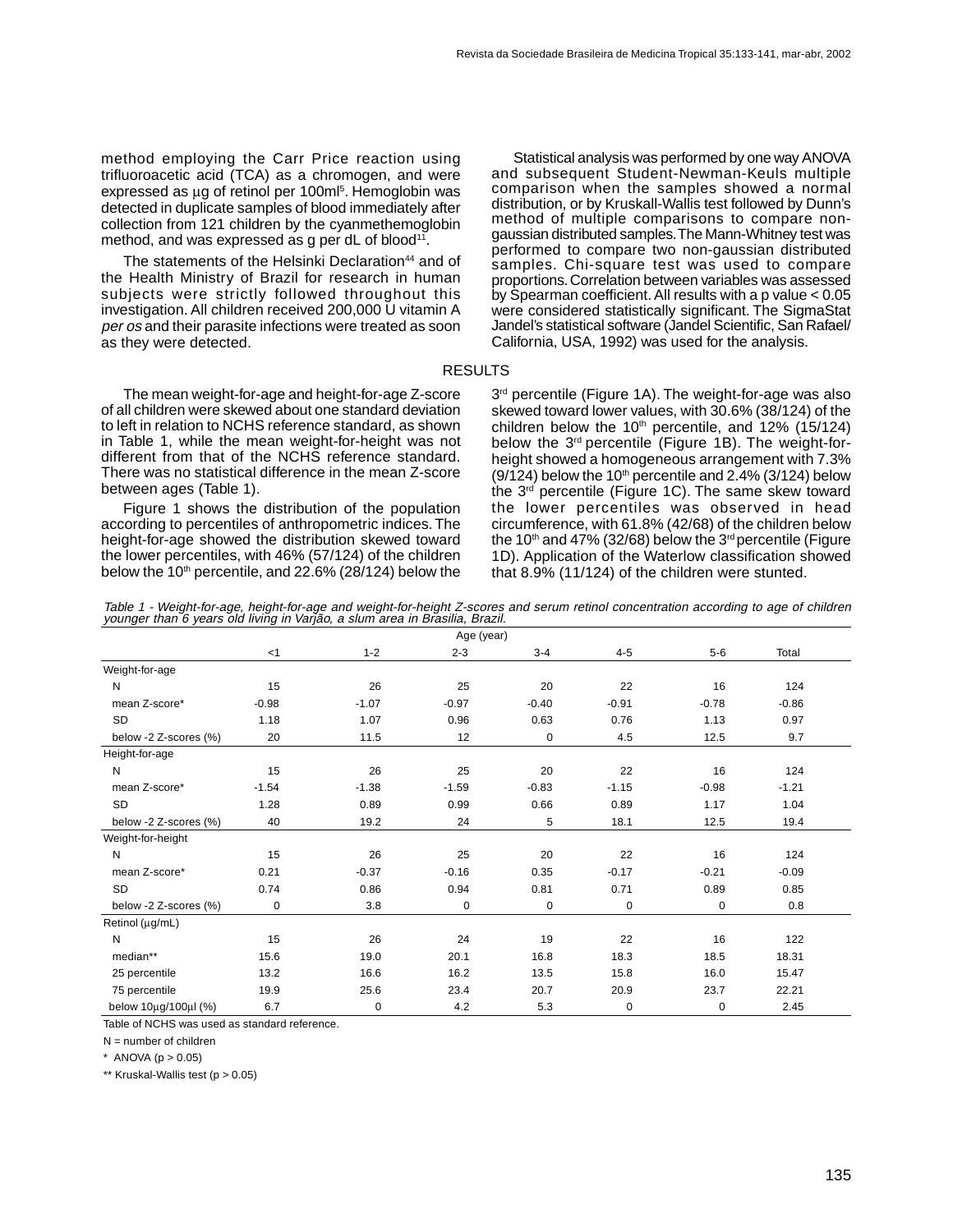

Figure 1 - Distribution in percentiles of A) height-for-age (n=124),<br>B) weight-for-age (n=124), C) weight-for-height (n=124) and D)<br>head circumference (n=68) for children younger than 6 years<br>old, living in Varjão, a slum of National Center for Health Statistic, USA, were used as the normal standard.

The predominant diet of these children was rice and beans. Sixty eight percent (60/88) of the children ingested less than 80% of daily recommended intake of energy, while 61% (54/88) of them had an intake of more than 100% daily recommended intake in protein.

Anemia (hemoglobin concentration below 11g/dL) was detected in 16.5% (20/121) of the children, all younger than 30 months of age. In 12.4% (15/121) of the children, hemoglobin concentration was between 10- 11g/dL, and in 4.1% (5/121), it was between 7-10g/dL. The lowest hemoglobin concentration was found in children aged between 6 months and 1.5 years (p<0.001, ANOVA) (Figure 2).



Figure 2 - Mean concentration of hemoglobin (g/dL) of 121 children<br>living in Varjão, Brasilia, Brazil, distributed by age. The children<br>were distributed by ages in the following groups: a) 0 - 0.5 years<br>old (n=5); b) >0.5

Fifty percent (10/20) of children with hemoglobin concentration below 11g/dL had Ascaris lumbricoides, 25% (5/20) Giardia lamblia, 15% (3/20) Hymenolepis nana, 20% (4/20) were polyparasitized, and 30% (6/20) had no intestinal parasites. Prevalence of parasitic infection in 27 children with the same age (below 30 months old) and with hemoglobin concentration ≥11g/dL were: 33.3% (9/27) for Ascaris lumbricoides-infected, 25.9% (7/27) for Giardia lamblia, 7.4% (2/27) for multiple parasites, while 48.15% (13/27) had no parasite. No difference was found in the mean concentration of serum retinol and the anthropometric indices in the groups with normal (≥11g/dL) and low (<11g/dL) hemoglobin concentrations.

Iron intake was below 80% daily recommended intake in 68 out of 88 (77%) children. In 11 out of 12 (91%) children with hemoglobin concentration below 11g/dL and that received no human milk, the daily recommended intake of iron was lower than 60%.

 Parasites were present in the stools of 75.5% (77/ 102) of the examined children (Table 2). Ascaris lumbricoides was the most prevalent parasite, being present in 47% (48/102) of the children. The estimated load of Ascaris lumbricoides varied from 2 to 114 worms, 56.3% (27/48) of the children showing a light burden, 27.1% (13/48) a moderate one, and 16.7% (8/48) a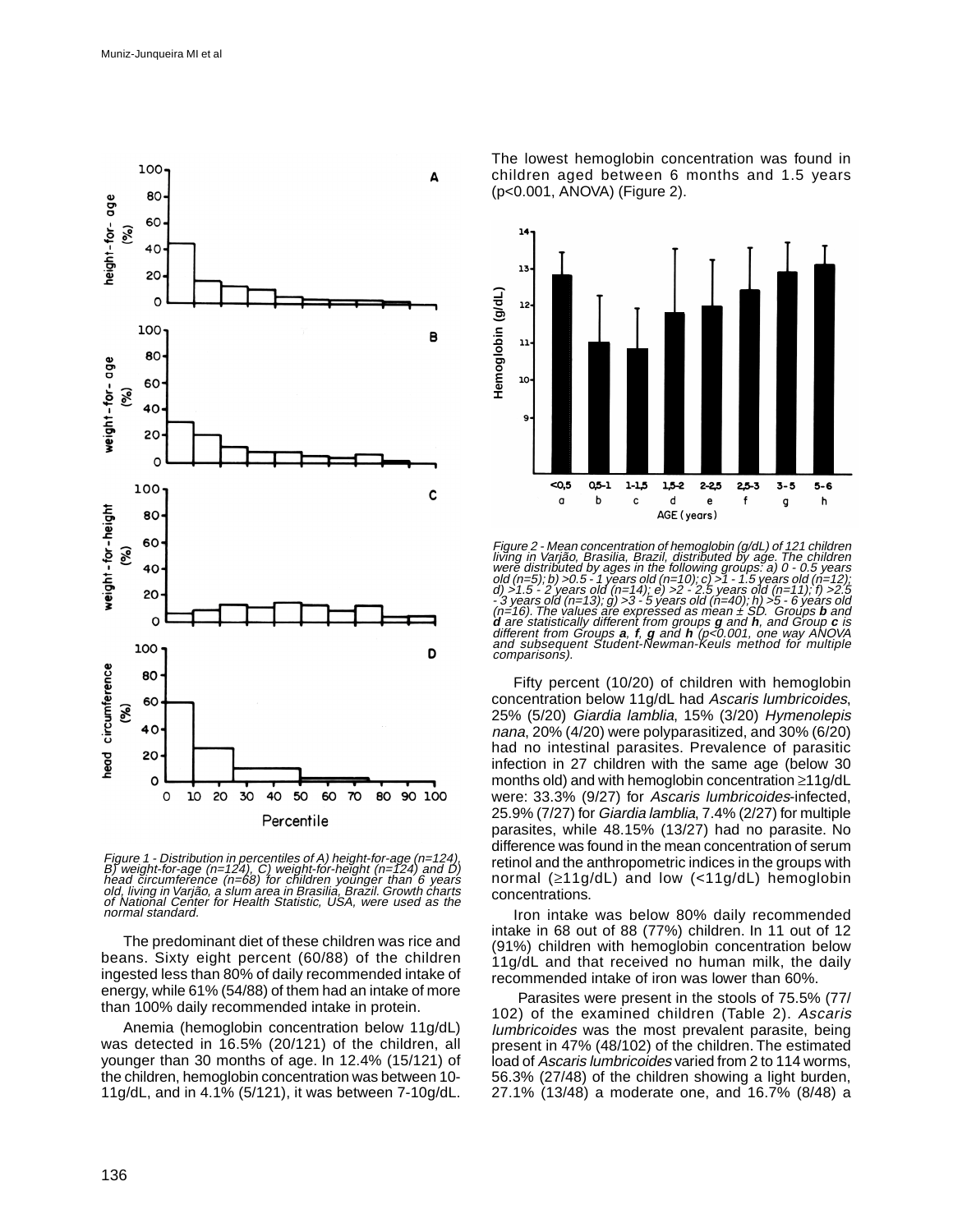|                 |        | Frequency |      |        |        |      |        |      |        |      |        |      |        |      |  |
|-----------------|--------|-----------|------|--------|--------|------|--------|------|--------|------|--------|------|--------|------|--|
|                 | age    |           |      |        |        |      |        |      |        |      |        |      |        |      |  |
|                 | $<1$ y |           |      | $1-2y$ | $2-3y$ |      | $3-4y$ |      | $4-5y$ |      | $5-6v$ |      | total  |      |  |
| Parasite        | n      | %         | n    | %      | n      | %    | n      | %    | n      | %    | n      | %    | n      | %    |  |
| Absent          | 7/11   | 63.6      | 9/22 | 40.9   | 4/21   | 19.0 | 2/19   | 10.5 | 4/18   | 22.0 | 1/11   | 9.1  | 27/102 | 26.5 |  |
| A. lumbricoides | 3/11   | 27.3      | 9/22 | 40.9   | 10/21  | 47.6 | 12/19  | 63.2 | 8/18   | 44.5 | 6/11   | 54.5 | 48/102 | 47.0 |  |
| G. lamblia      | 1/11   | 9.1       | 6/22 | 27.3   | 6/21   | 28.6 | 7/19   | 36.8 | 6/18   | 33.3 | 5/11   | 45.5 | 31/102 | 30.4 |  |
| H. nana         | 1/11   | 9.1       | 1/22 | 4.5    | 3/21   | 14.3 | 7/19   | 36.8 | 7/18   | 38.9 | 3/11   | 27.3 | 21/102 | 20.6 |  |
| T. trichiuris   | 0/11   | 0         | 0/22 | 0      | 2/21   | 9.5  | 4/19   | 21.0 | 0/18   | 0    | 1/11   | 9.1  | 7/102  | 6.9  |  |
| S. stercoralis  | 0/11   | 0         | 0/22 | 0      | 0/21   | 0    | 0/19   | 0    | 0/18   | 0    | 1/11   | 9.1  | 1/102  | 0.98 |  |
| > 1 parasite    | 1/11   | 9.1       | 3/22 | 13.6   | 4/21   | 19.1 | 10/19  | 52.6 | 6/18   | 33.3 | 6/11   | 54.5 | 30/102 | 29.4 |  |

Table 2 - Prevalence according to age of parasites in stool of children younger than 6 years old living in Varjão, a slum area in Brasilia, Brazil.

A. lumbricoides = Ascaris lumbricoides; G. lamblia = Giardia lamblia;

H. nana = Hymenolepis nana; T. trichiuris = Trichuris trichiuris

S. stercoralis = Strongyloides stercoralis

 $y = years$ 

heavy burden of Ascaris lumbricoides. There was no difference in the mean  $\pm$  SD of weight-for-age Z-score in children with light (-0.76  $\pm$  0.98), moderate (-0.60  $\pm$ 0.82) or heavy (-0.74  $\pm$  0.44) burden of Ascaris lumbricoides (p > 0.05, ANOVA), and no correlation was found between the age and the burden of Ascaris lumbricoides (p > 0.05, Spearman correlation). Eggs of Ascaris lumbricoides and Hymenolepis nana were detected in children from 9 months old onwards, and cysts of Giardia lamblia from 11 months old. The prevalence of intestinal parasites according to children's age is shown in Table 2. Cysts of Giardia lamblia were also highly prevalent, with 30.4% (31/102) of the children infected. In 29.4% (30/102) of the subjects more than one parasite were observed (Table 2). The percentage of parasitized children below -2 SD Zscore for weight-for-age, weight-for-height and heightfor-age is showed in Table 3.

Table 3 - Percentage of children younger than 6 years old living in Varjão with weight-for-age, height-for-age and weight-for-height < -2 SD Z- score according to parasitic infection.

|                             |                |      | Children below -2 SD Z-score (%) |                   |      |  |
|-----------------------------|----------------|------|----------------------------------|-------------------|------|--|
|                             | weight-for-age |      | height-for-age                   | weight-for-height |      |  |
| Non-infected                | 11.1%          | 3/27 | 22.2%<br>6/27                    | 0%                | 0/27 |  |
| Only A. lumbricoides        | 8.7%           | 2/23 | 5/23<br>21.7%                    | $0\%$             | 0/23 |  |
| Only G. lamblia             | 25%            | 3/12 | 2/12<br>16.6%                    | 8.3%              | 1/12 |  |
| Only H. nana                | 0%             | 0/8  | 1/8<br>12.5%                     | 0%                | 0/8  |  |
| A lumbricoides + G. lamblia | 8.3%           | 1/12 | 2/12<br>16.6%                    | $0\%$             | 0/12 |  |
| >1 parasite*                | 0%             | 0/18 | 0/18<br>0%                       | 0%                | 0/18 |  |

A. lumbricoides = Ascaris lumbricoides; G. lamblia = Giardia lamblia;

H. nana = Hymenolepis nana; T. trichiuris = Trichuris trichiuris

S. stercoralis = Strongyloides stercoralis

\* > 1 parasite except Ascaris lumbricoides + Giardia lamblia

Among the parasites detected, only Giardia lamblia influenced the weight-for-age and weight-for-height. Children infected exclusively with Giardia lamblia showed weight-for-age Z-score lower than that of children exclusively infected with Ascaris lumbricoides  $(p < 0.048$ , ANOVA) (Figure 3A), and the weight-forheight Z-score were lower than that of non-infected children or those exclusively infected with Ascaris lumbricoides or Hymenolepis nana (p = 0.03, ANOVA) (Figure 3B). Children coinfected with Ascaris lumbricoides and Giardia lamblia were in an intermediate situation (Figure 3A and 3B). Parasitic infections caused no change of height-for-age Z- score (p > 0.05, ANOVA) (Figure 3C).

Only 36.9% (45/122) of the children showed normal serum retinol concentration (>20µg/100 ml), while 60.6% (74/122) presented levels between 10-20µg/100ml, and 2.45% (3/122) below 10µg/100ml. There was no statistical difference in retinol concentration in serum in the different age-groups (Table 1). Sixty five out of 88 children (74%) showed retinol equivalent intake below 80% of daily recommended intake.

Sixty out of 122 children (49.2%) were suffering some mild infectious disease when evaluated, including skin infections, diarrhea, acute otitis or upper respiratory tract infections. Only three out of 124 children presented axillary temperature higher than 37.5°C. The retinol concentration in children with infections (18.3µg/100ml)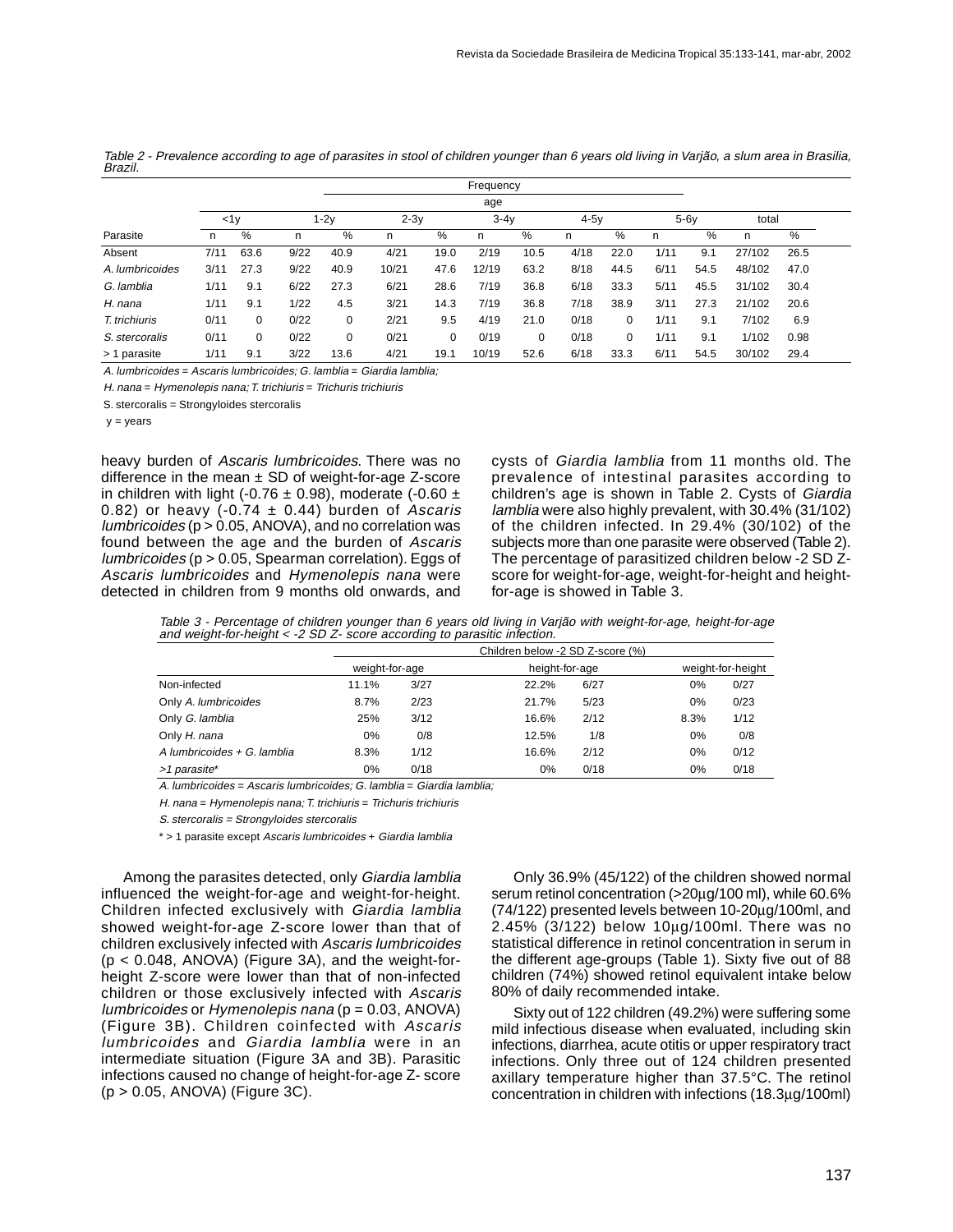

Figure 3 - Influence of intestinal parasitic infection on<br>anthropometrical indices for  $\sim$  6 year-old-children, iiving in Varigão,<br>Brasilia, Brazil. The children were distributed in the following<br>groups: a) non-infected **In C:** Height-for-age. No statistical difference was observed<br>between the Groups (p>0.05, ANOVA).

were similar to that without infections (18.2µg/100ml) (p>0.05, Mann-Whitney test). Again, no difference in the serum retinol concentrations was detected among those infected with (17.5µg/100 ml) or without (18.5µg/100ml) concomitant malnutrition, and also between wellnourished children with (19.9µg/100ml) or without (17.4µg/100ml) infection (p>0.05, Kruskal-Wallis test).

Although the wasted children (weight-for-age Z-score < - 2 SD) had lesser retinol in serum (median  $= 14.9 \mu g / 100$ ml) than the better nourished children (> -2SD) (median = 17.1µg/100ml; 19.5µg/100ml; 18.3µg/100ml) these differences were not statistically significant (p>0.05, Kruskal Wallis test) (Figure 4A). A higher percentage of wasted children (75%; 9/12) showed retinol in serum below 20µg/100ml than the better nourished children (59%, 65/110), although also without statistical significance (Figure 4B).

Children exclusively infected by Hymenolepis nana showed serum retinol levels higher than those infected with other parasites (p=0.02, Kruskal-Wallis test) (Figure 5A). No one child infected with Hymenolepis nana had weight-for-age below -2 SD Z-score (Figure 5B).

Both Ascaris lumbricoides-infected or non-infected wasted children (<-2 SD Z-score) showed low serum



Figure 4 - Relationship between serum levels of vitamin A and weightfor-age Z-score. **In A:** serum retinol concentration (µg/100ml) for children with median of weight-for-age Z-score > 0, 0 to -1, -1 to -2, < -2 SD (50<sup>th</sup> percentile of the growth charts of NCHS was used as<br>normal standard). The values are expressed as median, quartiles and extremes. (p > 0.05, Kruskal-Wallis test). **In B:** percentage of<br>children with the weight-for-age Z-score ≥ -2 SD or lesser than < -2 SD showing serum retinol concentration ≤10 µg/100ml, 10 - 20<br>and > 20µg/100ml. There was no difference statistically significant<br>between the groups (p > 0.05, Chi-square test).



Figure 5 - Relationship between serum levels of vitamin A, parasitic infections and weight-for-age. **In A:** serum retinol concentration (µg/<br>100ml) in children: a) non-infected (n=25), b) infected exclusively by<br>Ascaris lumbricoides (n=22), c) infected exclusively by Giardia lamblia (n=11), d) coinfected by Ascaris lumbricoides and Giardia lamblia (n=12),<br>e) infected exclusively by Hymenolepis nana (n=8) (p=0.028, Kruskal-<br>Wallis test). The values are expressed as median, quartiles and extremes. **In B:** serum retinol concentration (µg/100ml) in children: a) non-infected<br>and distributed for > -2 or < -2 weight-for-age Z-score, b) infected<br>exclusively with Ascaris lumbricoides and distributed for > -2 or < -2 weight-for-age Z-score, c) infected exclusively by Giardia lamblia and distributed for > -2 or < -2 weight-for-age Z-score, d) coinfected by Ascaris lumbricoides and Giardia lamblia and distributed for >-2 or < -2 weight-for-age Z-score, e) infected exclusively by Hymenolepis nana and distributed for > -2 or < -2 weight-for-age Z-score. The 50<sup>th</sup> percentile of the growth charts of NCHS, USA, was used as the normal standard.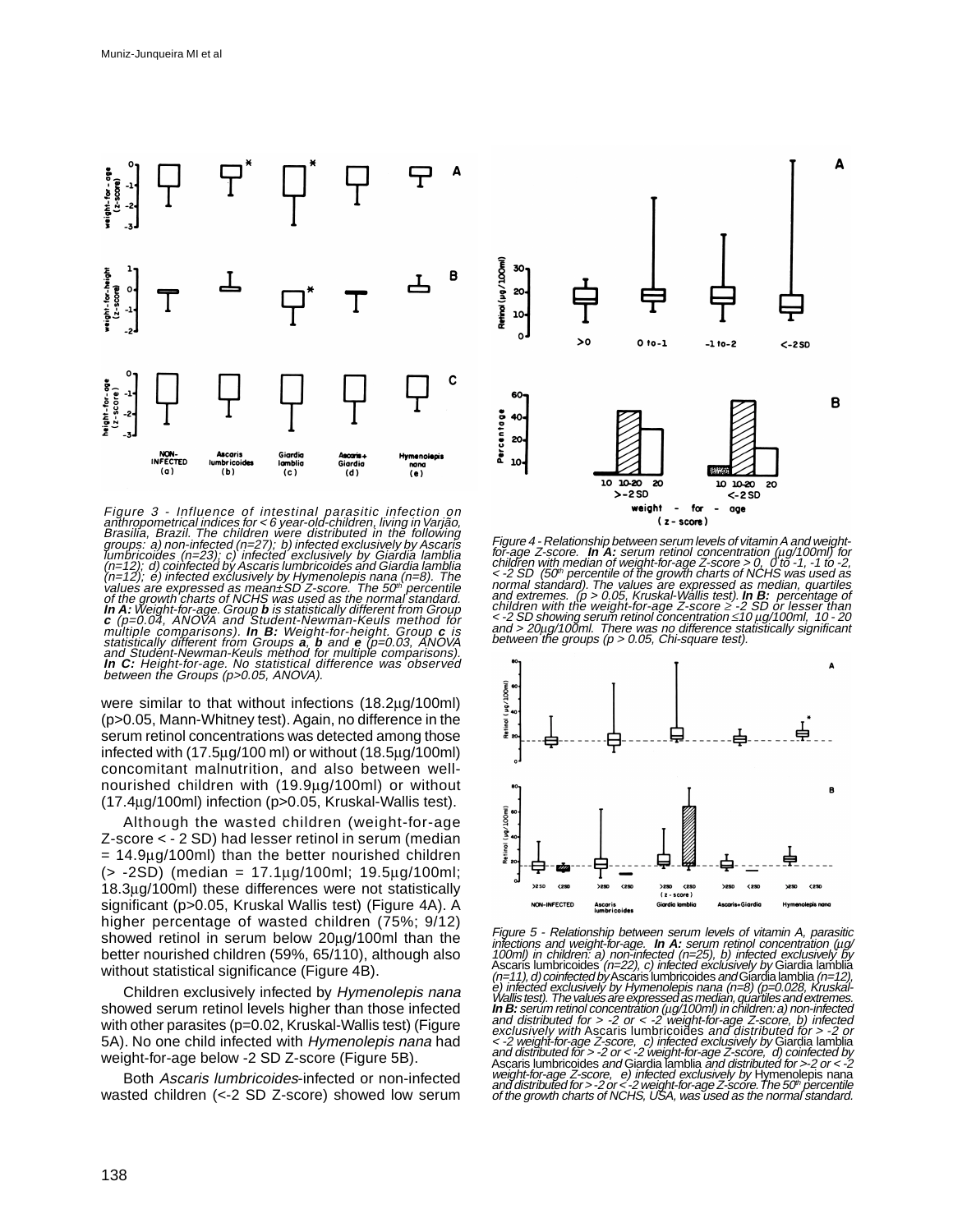retinol concentrations (Figure 5B). However, the wasted children (<-2 SD Z-score) infected with Ascaris lumbricoides had the lowest value of serum retinol concentration (Figure 5B).

#### **DISCUSSION**

The group of children studied showed a high prevalence of protein-energy malnutrition, hypovitaminosis A and intestinal parasitic infections. The head circumference and the height-for-age were the most altered anthropometric indices. However, these children showed a normal weight-for-height, suggesting an adaptation to the chronic nutritional deficit. Children under one year of age showed a higher deficit in weightfor-age and height-for-age than older children, with 20% and 40%, respectively, below - 2 SD Z-score.

Two major consequences may result from proteinenergy malnutrition: deficient physical growth and intellectual performance. Wachs<sup>40</sup> suggested that chronic, mild postnatal malnutrition might be associated with a variety of cognitive and behavioral deficits across the life span. However, malnutrition appears to be a necessary but not a sufficient condition for causing behavioral deficits<sup>40</sup>. Waterlow<sup>42</sup> considers that the consequences for intellectual development of the nonsevere lower physical growth and the lower head circumference, related to the international growth charts of NCHS, as observed in our Brazilian children, are not yet clarified<sup>42</sup>. However, it has been recognized that the risk of a child dying is increased when infection is associated to malnutrition, even a mild one<sup>33 36</sup>.

Anemia detected by laboratory test was present in 17% of the children and was possibly due to the low iron intake. This occurred mainly in the age group between 6 months and 2.5 years old. This is when the predominance of cow's milk intake (poor in iron) in diet may led to low iron intake<sup>3</sup>. In fact, we detected a low iron intake in 91% of these anemic children. In 78% of the whole group, iron intake was deficient. The possibility that the iron stores of these children were depleted cannot be excluded.

Parasites were present in 75.5% of the children, and 29.4% of them were infected by multiple parasites. Ascaris lumbricoides and Giardia lamblia were the two most prevalent parasites observed in our study population. Eggs of Ancilostomidae were not observed and anemia was not a major problem in these children. However, it is possible that these parasites were not found because we studied only children under 6 years old, and Ancylostomidae are mostly prevalent in adult workers<sup>6</sup>. Eggs of Ascaris lumbricoides and Hymenolepis nana were present in children as young as 9 months suggesting a low degree of sanitation and education in this population.

The pathologic consequences of multiple parasitic infections for the host and its metabolic cost are unknown. It has been suggested that the interactions between parasites in the host may have either antagonistic or synergistic effects, and can result in worsening of inflammatory reactions and clinical manifestations to the parasites $26$ . In our study, only Giardia lamblia infection was related to deleterious consequences to protein-energy nutritional status. Giardia lamblia-infected children had significantly decreased weight-for-age and weight-for-height, while these anthropometric indices were not negatively affected in children infected with Ascaris lumbricoides and Hymenolepis nana. Children coinfected by Ascaris lumbricoides and Giardia lamblia were in an intermediate situation between the children infected exclusively by Giardia lamblia or Ascaris lumbricoides, in relation to protein-energy nutrition. This finding suggests an antagonistic effect between these two parasites. Whether the infection by Giardia lamblia was acute or chronic may also have influenced the end result.

Ascaris lumbricoides- or Hymenolepis nana-infected children presented weight-for-age and height-for-weight higher than the non-infected. It is recognized that the level of adult helminth infection in an individual host is determined by the balance between establishment of the parasites (input) and their death (output)<sup>6</sup>. The input depends mainly on public health sanitation and educational level, while output depends on the factors associated to the parasite and/or host. For the worm intestinal expulsion to occur, an environment must be created that is too hostile for juvenile and adult worms to continue to develop, or maintain their position<sup>8</sup>. Thus, it is a possibility that, in well-nourished children the abundance of food and the favorable microenvironment around the parasite in the intestinal environment facilitates maintenance of the established parasite for a longer time. Another possibility is that some specific nutrient may be necessary for parasite survival.

The children under study showed predominantly mild or moderate protein-energy malnutrition, and only 14.5% of them presented a heavy load of Ascaris lumbricoides. Malnutrition was not a problem in helminth-infected children; on the contrary, these children were better nourished. This fact may suggest a minor influence of infection by intestinal helminthes on the nutrition and growth of the children when they have a low burden of parasite and mild malnutrition. It is possible to conclude that light or moderate parasitism with Ascaris lumbricoides did not cause a major detrimental effect on the nutritional status of the children, but it is possible that a heavy burden of the parasite in children also with a deficit in food supply can do so. Furthermore, it is not possible to determine whether these better nourished children would have been heavier and taller if they had grown without parasitic infections. Neither helminth nor Giardia lamblia infection influenced the height-for-age. This fact suggests that parasites had only a short and temporary influence on the children's growth.

The group younger than 1 year old presented a low frequency of parasite infection but showed a higher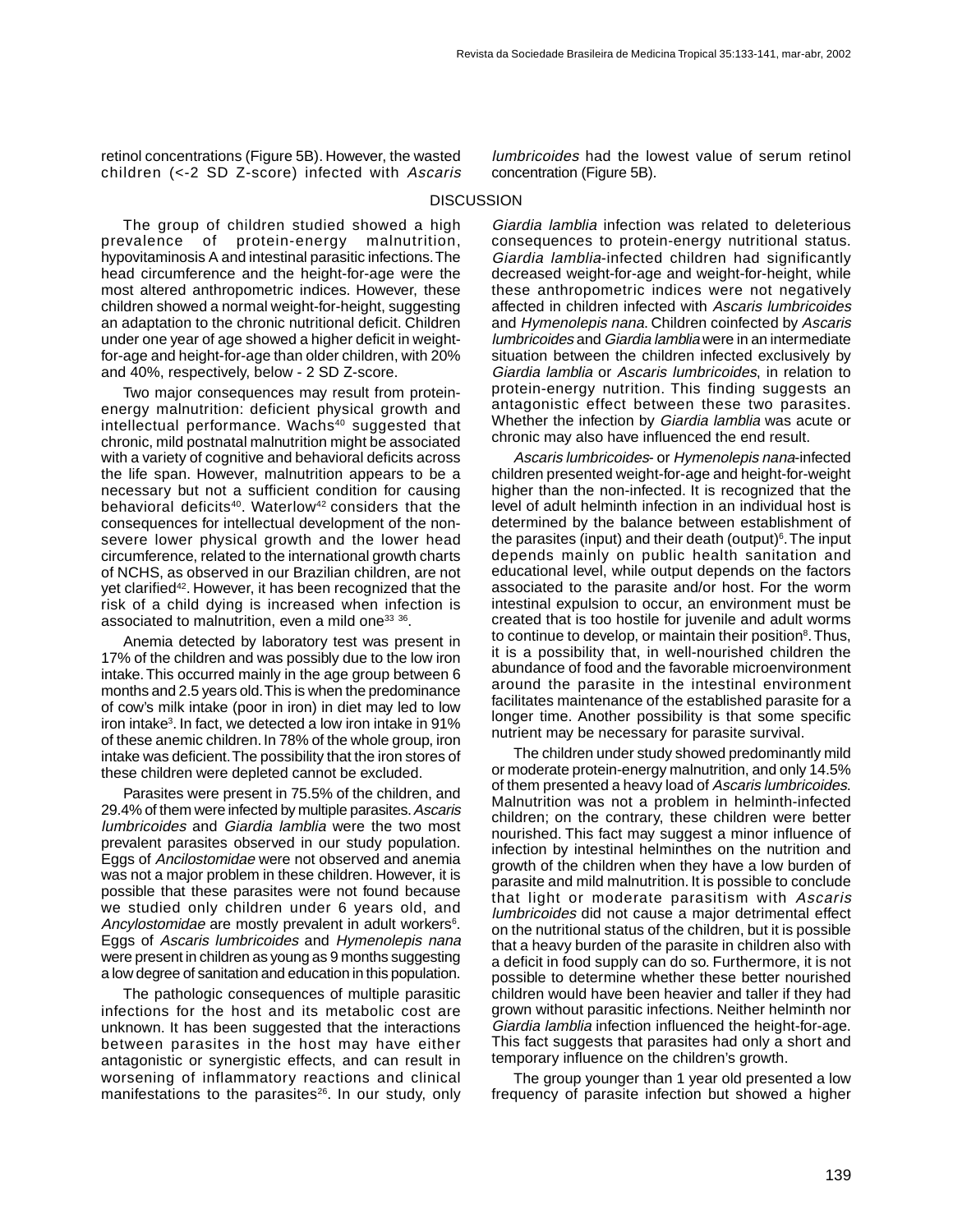percentage of protein-energy malnutrition. The reasons why these non parasite-infected children had low antrophometric indices and vitamin A serum levels were not clarified. It is possible that in the first year of the life the children may be more susceptible to other negative outside influences independent of parasite infections.

The concomitant infections by viruses and bacteria in the group investigated need to be analyzed. Most infections, including those responsible for mild diarrhea and respiratory diseases, provoke an acute-phase reaction which reduces the synthesis of retinol-binding protein in the liver, and so depresses circulating retinol. This fact does not imply reduced overall vitamin A stores, but may result in a temporary impairment of transport of vitamin A to functional locations<sup>4</sup>. Infectious diseases apparently were not the main cause of the lower values of retinol observed in these children. However, we cannot rule out the possibility that the level of retinol in such infected-children would be higher if they were non-infected.

Hypovitaminosis A was a major nutritional deficiency in this population under investigation. The main sources of vitamin A are milk, meat, liver, fish, eggs, green vegetables and some orange colored fruits and vegetables29, besides, it is fat-soluble and depends on lipids for intestinal absorption<sup>24</sup>, and these kinds of food are not cheap. Considering the low vitamin A intake, the absence of relation from retinol with parasitoses, and the absence of relationship between retinol and infectious diseases, it appears that the low food intake

was the main cause of this deficiency. Besides, children below -2 SD weight-for-age Z-score also showed the lowest level of serum retinol. It is possible that in these children the low supply, and poor variety of food, with predominance of rice and beans, had affected both protein-energy nutritional status and vitamin A status. It is not clear why children infected by Hymenolepis nana showed values of retinol higher than the other groups.

Our data indicate that malnutrition is more importantly affected by socio- economical and cultural factors, capable of impairing food supply and intake, than by metabolic cost of parasitism and the impairment in digestion and absorption by intestinal parasitic infections, except for Giardia lamblia. This latter parasite apparently facilitated the development of protein-energy malnutrition. However, it is likely that helminth infection is not detrimental to nutritional state, provided that food intake is adequate. The association of both low food intake and parasite infections was detrimental.

Our data support the hypothesis that early treatment of Giardia lamblia infection will improve the growth of infected children. We need to treat helminth diseases to decrease the morbidity and mortality of related illnesses. However, treatment of helminthes alone would not be efficient as a measure to improve growth of children since these children were no more malnourished than non-parasitized children before treatment. Strategies to increase the supply and intake of food would probably be more effective in poor populations.

#### ACKNOWLEDGEMENTS

 The authors extend their thanks Prof. Dr. Carlos Eduardo Tosta and Prof. Dr. Marina Ito for reviewing the manuscript, Mr. Werte de Souza Chaves for technical assistance and Mr. Paulo Hipólito Bezerra Leite and Mr. José Cals da Rocha for preparing the figures.

#### **REFERENCES**

- 1. Adam RD. The biology of Giardia spp. Microbiological Reviews 55, 706-732, 1991.
- 2. Anonymous. Ascariasis, giardiasis and growth. Nutrition Reviews 41: 149-151, 1983.
- 3. Baker SJ, DeMaeyer EM. Nutritional anemia: its understanding and control with special reference to the work of the World Health Organization. The American Journal of Clinical Nutrition 32: 368- 417, 1979.
- 4. Bates CJ. Vitamin A. The Lancet 345: 31-35, 1995.
- 5. Bradley DW, Hornbeck CL. A clinical evaluation of an improved TFA micromethod for plasma and serum vitamin A. Biochemical Medicine 7: 78-86, 1973.
- 6. Bundy DAP, Medley GF. Immuno-epidemiology of human geohelminthiasis: ecological and immunological determinants of worm burden. Parasitology 104: S105-S119, 1992.
- 7. Cerf BJ, Rohde JE, Soesanto T. Ascaris and malnutrition in a Balinese village: a conditional relationship. Tropical and Geographical Medicine 33: 367-373, 1981.
- 8. Cooper ES, Whyte-Alleng CAM, Finzi-Smith JS, MacDonald TT. Intestinal nematode infections in children: the pathophysiological price paid. Parasitology 104: S91-S103, 1992.
- 9. Crompton DWT. Influence of parasitic infection on food intake. Federation Proceedings 43: 239-245, 1984.
- 10. Crompton DWT. Nutritional aspects of infection. Transactions of the Royal Society of Tropical Medicine and Hygiene 80: 697-705, 1986.
- 11. Davidsohn I, Nelson DA. The blood. In: Davidsohn I, Henry J B (ed) Clinical diagnosis by laboratory methods, 16<sup>th</sup> edition, Saunders, Phyladelphia, p. 120-330, 1969.
- 12. Food and Agriculture Organization of the United Nations (FAO)/ World Health Organization. Requirements of vitamin A, thiamine, riboflavine and niacin. Report of a joint FAO/WHO expert group. World Health Organization Technical Report Series 362, 1967.
- 13. Food and Agriculture Organization of the United Nations (FAO)/ World Health Organization. Requirements of ascorbic acid, vitamin D, vitamin B12, folate and iron. Report of a joint FAO/WHO expert group. World Health Organization Technical Report Series 452, 1970.
- 14. Food and Agriculture Organization of the United Nations (FAO)/ World Health Organization. Necesidades de energía y de proteínas. Informe de una Reunión Consultiva Conjunta FAO/OMS/UNU de Expertos. Organización Mundial de la Salud. Serie de Informes Técnicos 724, 1985.